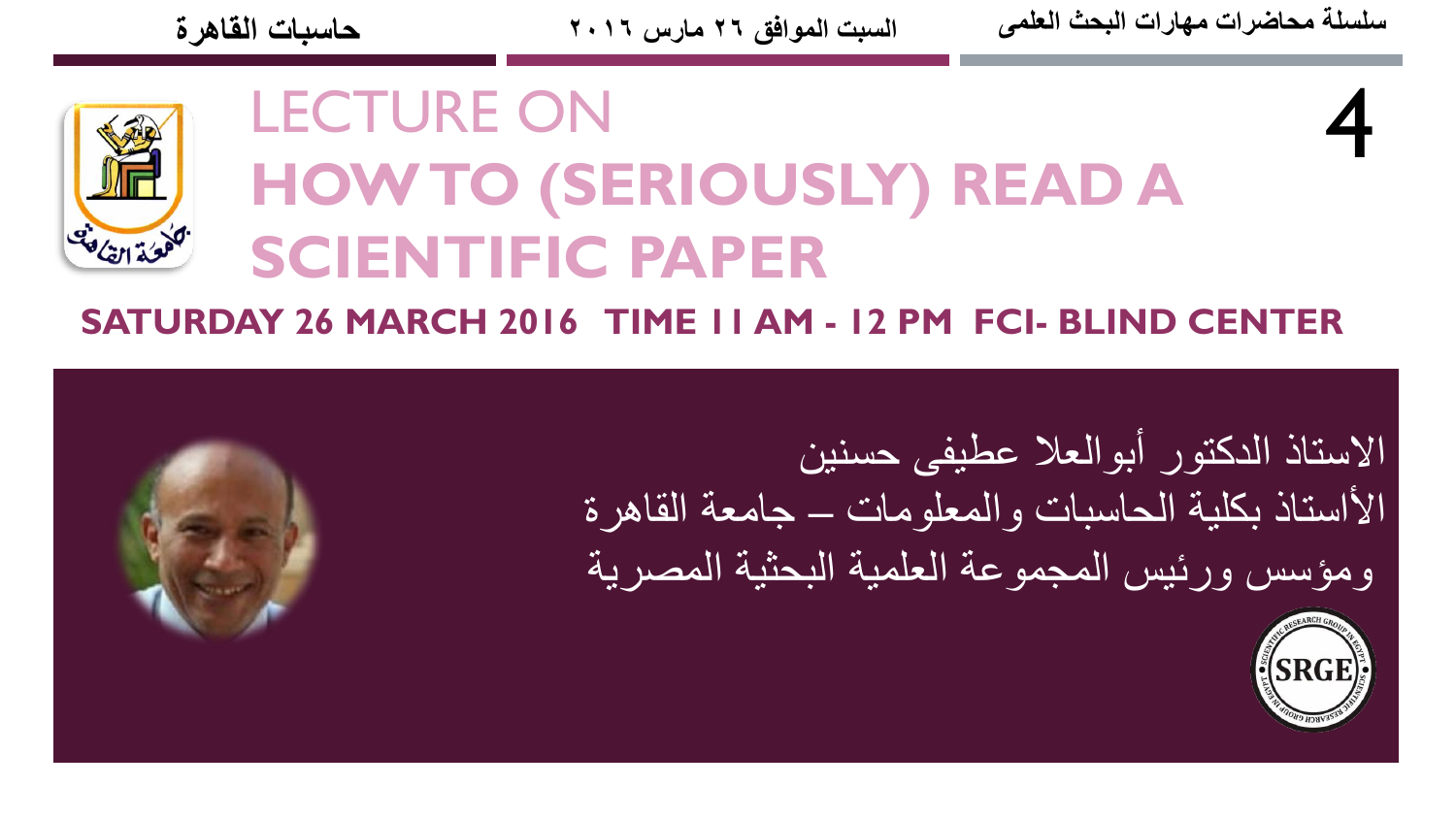

**ACKNOWLEDGMENT** The essential mission of SRGE toward the research and education in Egypt is to foster learning and promoting research in the set of the search in the search in the search in the search in the search in the toward the research and education in Egypt is to foster learning and promoting research integrity in the current and next generation of researchers in Egypt. SRGE is rededicating itself to this fundamental purpose.

**\*\*Slides are adapted from several presentations and books on the internet\*\***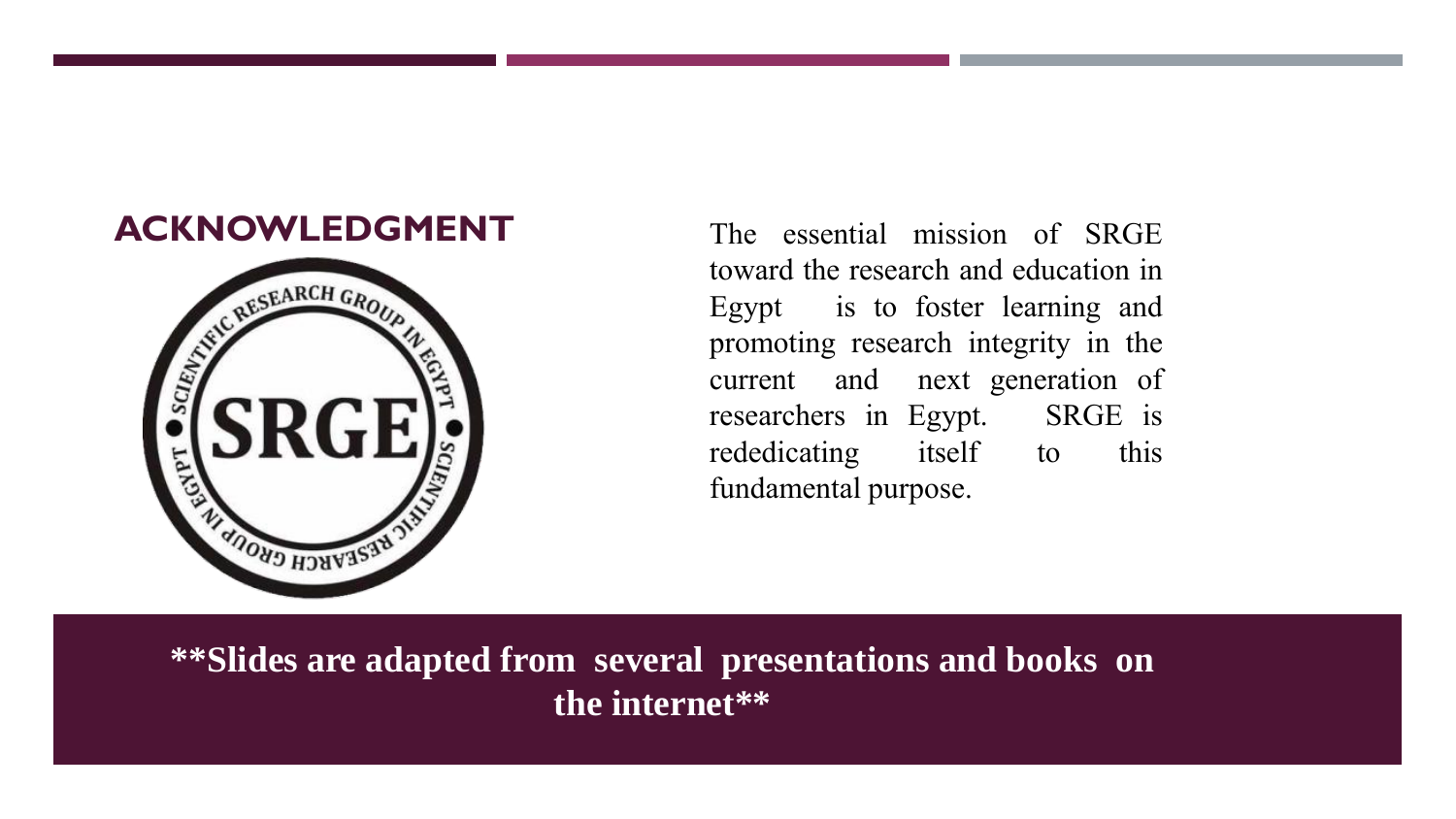### **The structure of a scientific paper:**

**How to write one and how to read one.**

#### **Today's agenda:**

- 1. What is a scientific paper?
- 2. Why read scientific papers?
- 3. Anatomy of a scientific paper
- 4. Structure and purpose of each section what to consider as you read
- 5. Examine the published papers that students chose. How are they similar and different?
- 6. How to go about it
- 7. Links to glossaries of research terminology

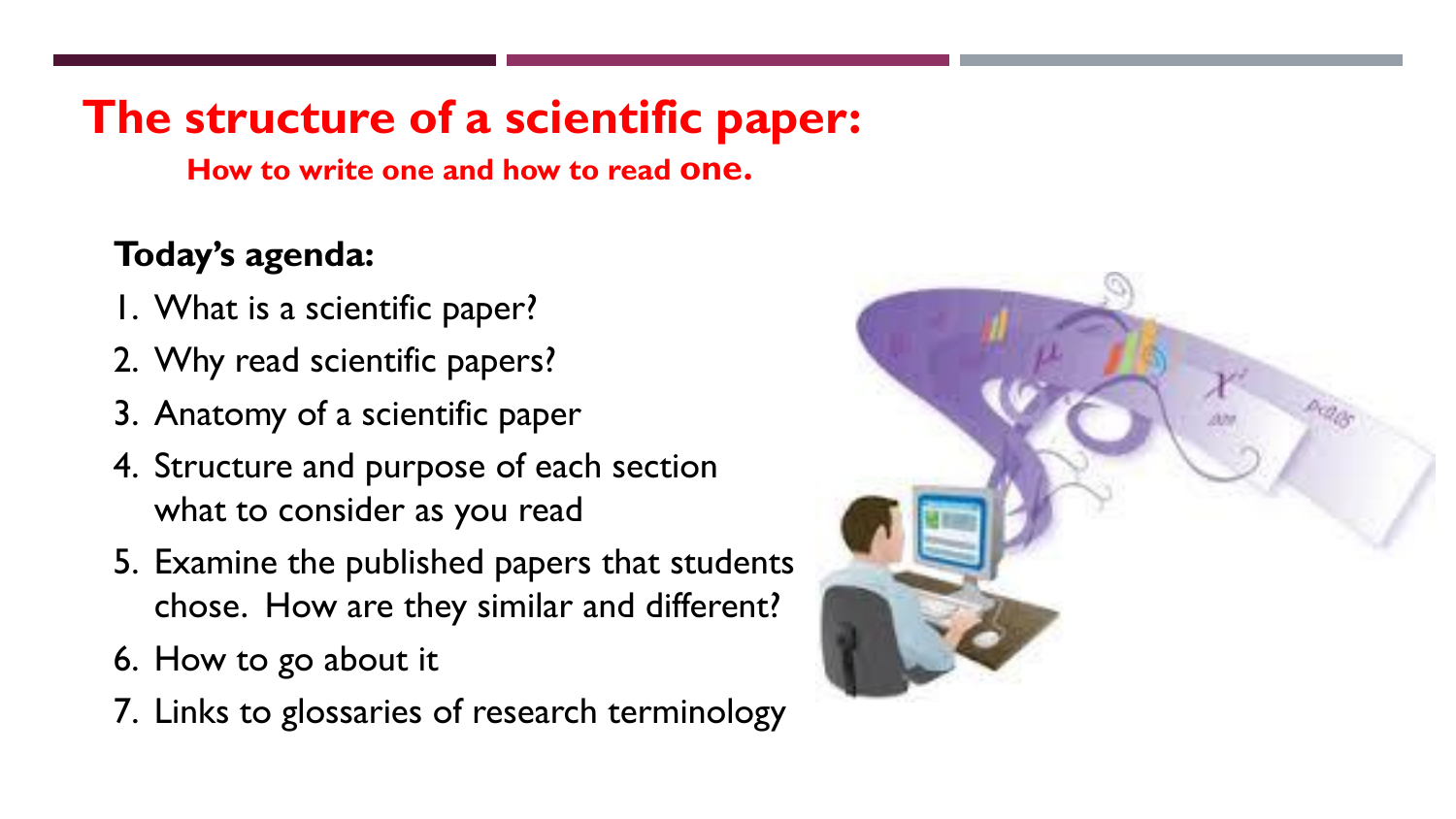#### **WHAT IS A SCIENTIFIC PAPER?**

 *Scientific papers present data and interpretations*

- Scientists report the results of their research by writing and publishing scientific papers, which are written in a very formal style.
- One of the objectives of a scientific paper is to make available the data from a set of studies so that others can learn from them and build on them to address new questions.
- By publishing and sharing data, scientists work together to advance our understanding. Some articles include results from a few targeted studies, and others present large datasets that other scientists can use in new ways to address different questions.

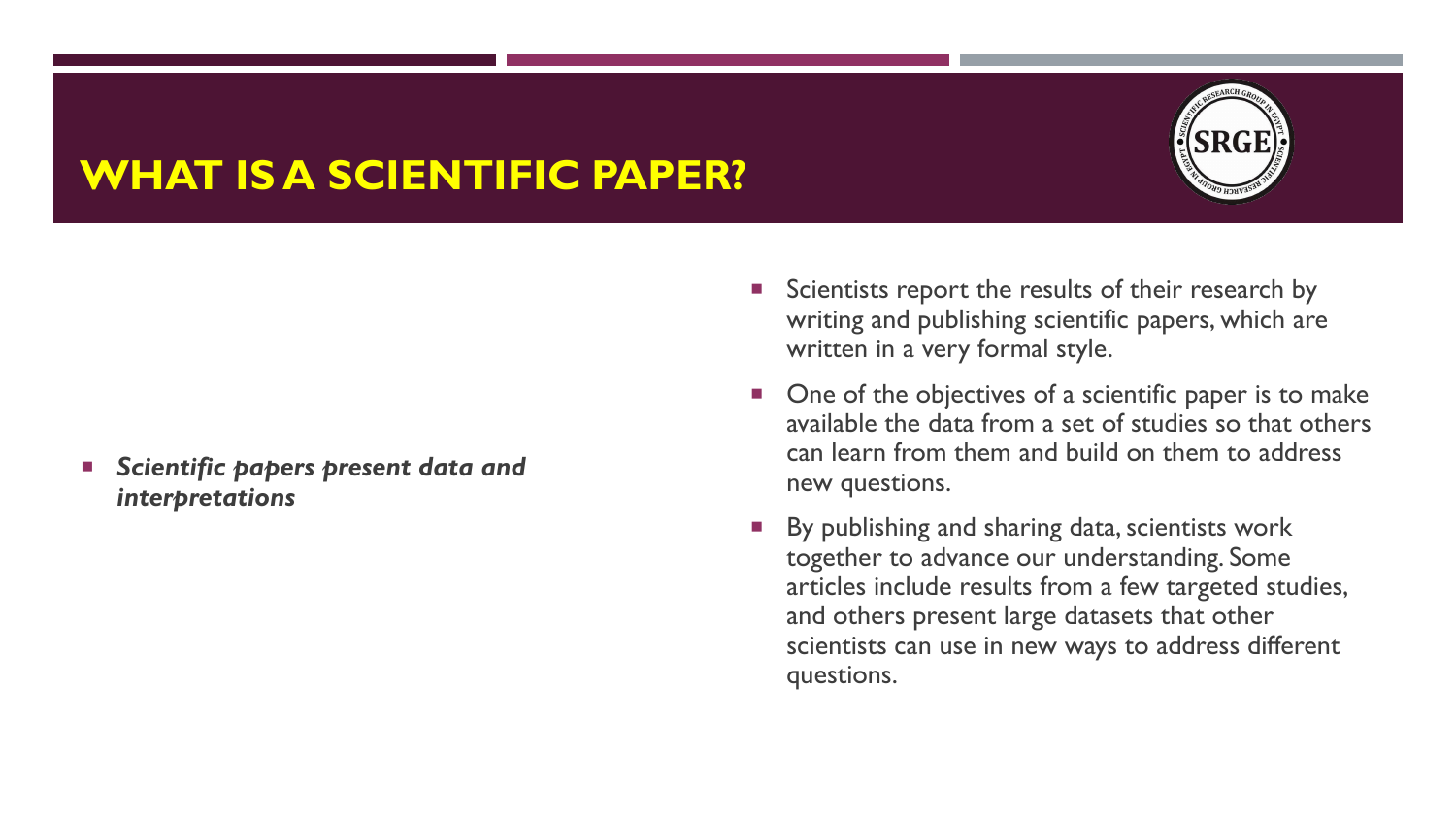#### **WHY READ SCIENTIFIC PAPERS?**

- **Notainary 19 Yien Studying sciences at university you will be** expected to read and critically evaluate scientific papers, including original research and systematic reviews. These papers are usually found in peer reviewed journals, meaning that the papers have been through a peer review process. This involves reviewers, who are expert in the field, critiquing the work and providing feedback to the authors so that any concerns arising can be addressed before the work is accepted for publication.
- It is important to read scientific papers from peerreviewed journals rather than just text books because of this peer-review process and because scientific journals provide more up to date information on a topic. Additionally, it is the main way scientists communicate their ideas and findings to each other. As you are studying science/ applied science, it is also important to get an understanding of scientific methodologies and reading such research will help you to achieve this. Note. Whilst for the reasons discussed it is important to read scientific papers, to start with it is often helpful to get background knowledge around a topic from textbooks.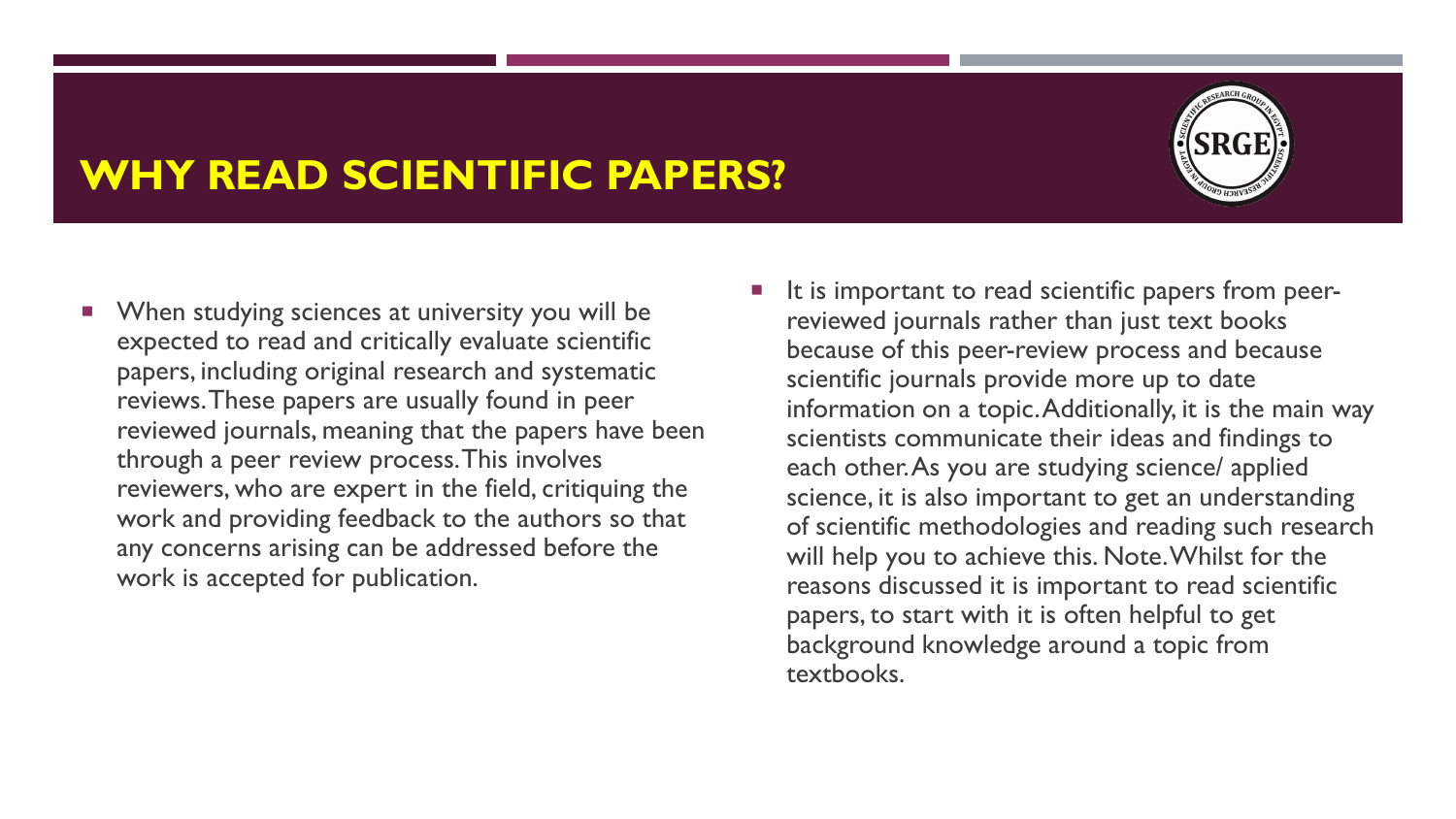**A scientific paper is really three (3) separate papers. This fact is critically important when you set out to write a paper, or to read one.**

Although, in published form, the title comes first and the abstract second, they are nearly always the last to be written

#### **Title: Fishing for readers**

**Abstract: The "Reader's Digest" version**

**The body of the paper: The whole story**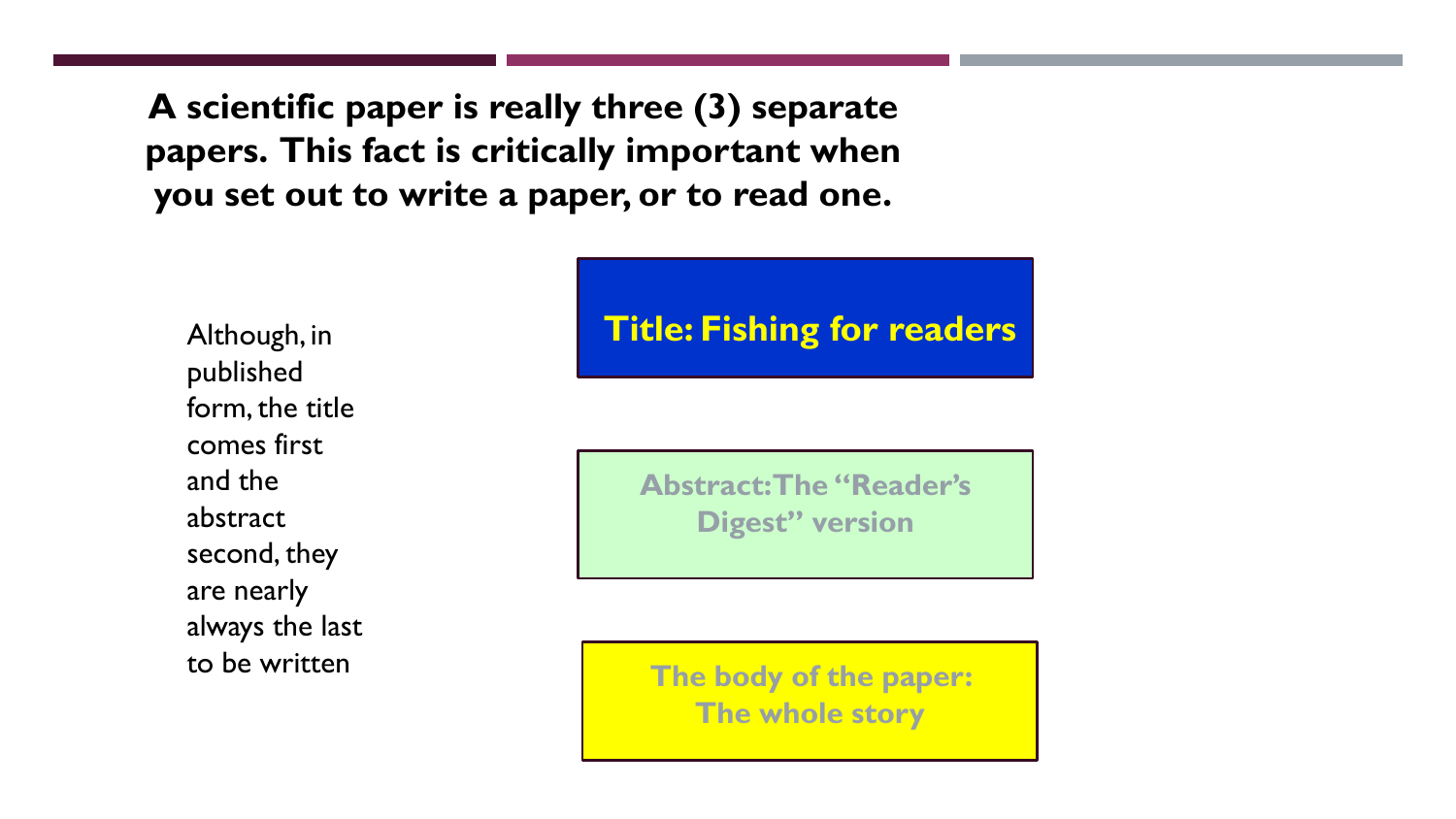#### **ANATOMY OF A SCIENTIFIC PAPER**





#### TITLE

**AUTHOR INFORMATION** 

ABSTRACT: A summary of the study and findings. written by the author.

**INTRODUCTION: A statement of what is currently** known about the study subject that articulates the questions being investigated. It cites other scholarly works, lays the foundations for the study, and sometimes states a hypothesis to be tested.

**RESULTS: A description of the** research conducted and the results obtained.

Results are presented as tables. large datasets, and figures, which can include graphs, videos, diagrams, and photographs.

Some papers include additional supporting data as a supplement.

Figure legend

DISCUSSION: An analysis and interpretation of the data presented that integrates the new information with prior findings, states the implications of the work, and sometimes generates new hypotheses tobe tested.

**METHODS:** A description of how the studies were conducted, with sufficient detail so that others can repeat them exactly.

**REFERENCES:** The list of the articles cited in the paper that provide information on the research topic and the methods used.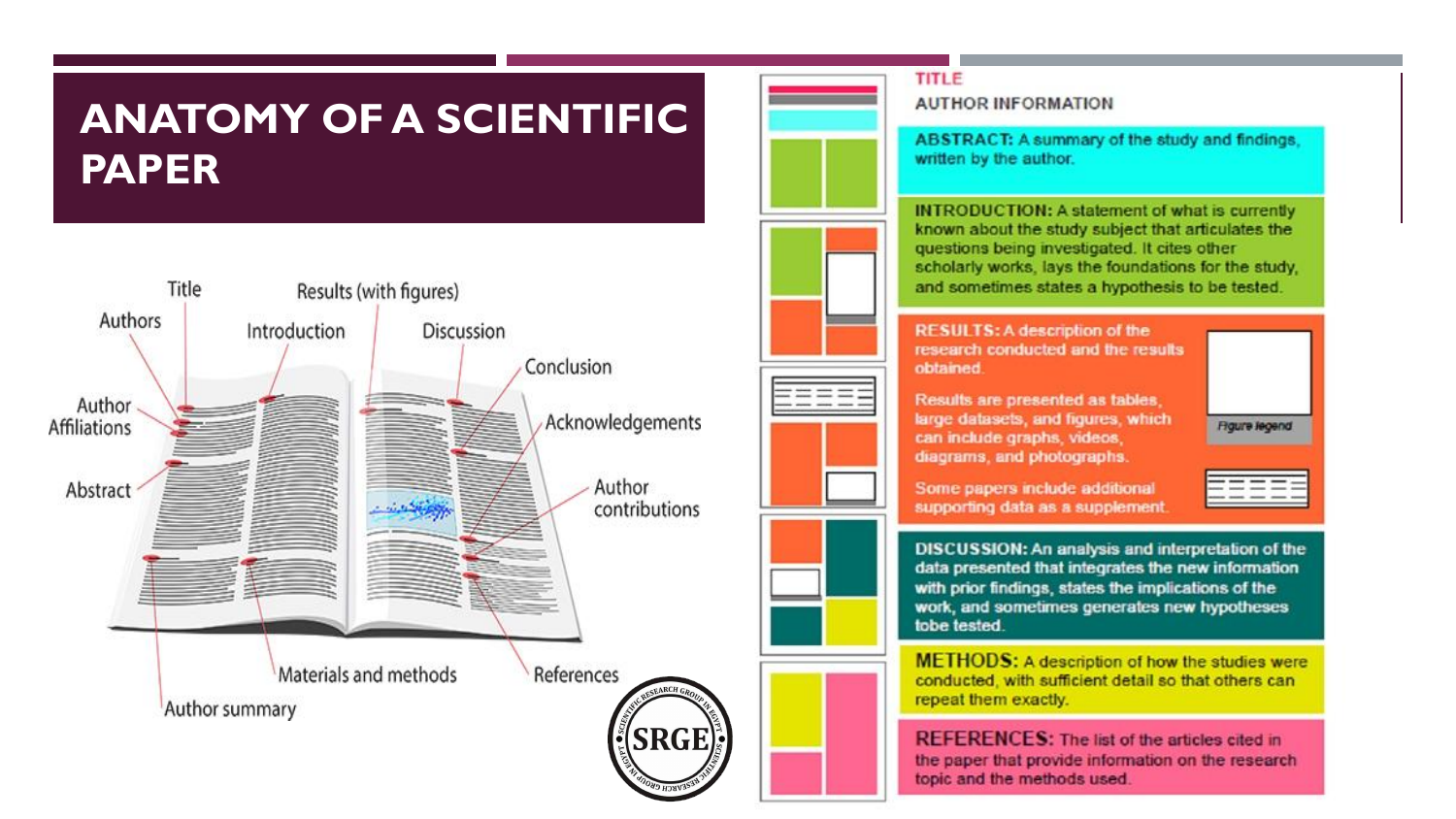### **THE BODY OF A PAPER IN A TYPICAL JOURNAL**



- **Introduction**
- Materials and Methods (sometimes just "Methods")
- **Results** 
	- $\blacksquare$  Text
	- **Tables**
	- **Figures**
- **Discussion**
- **Acknowledgments**
- **E** Literature Cited

**A number of journals, including some highly prestigious ones like**  *Science* **and** *Nature***, have very different formats, but we'll focus on the standard format used by the vast majority of journals.**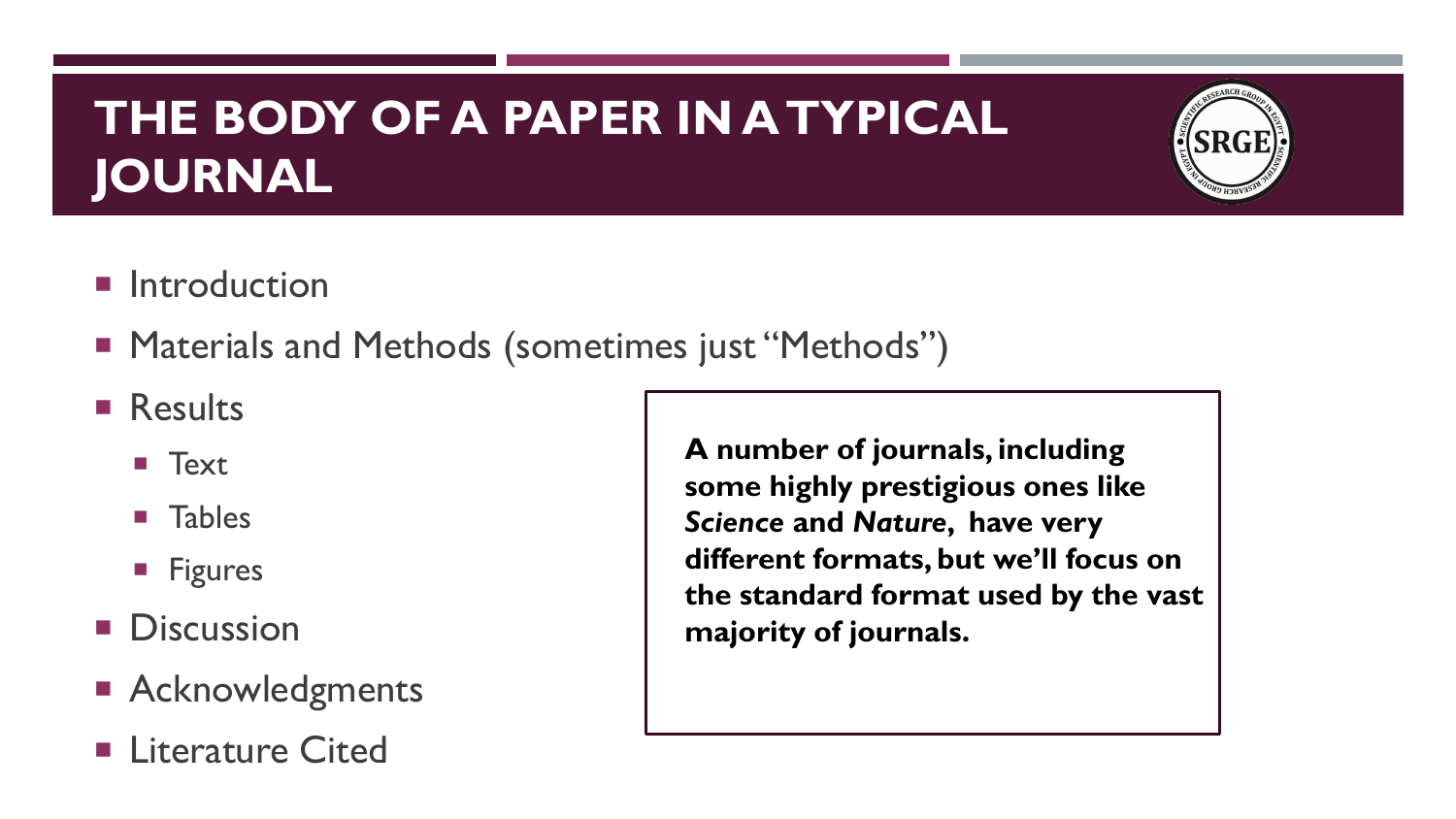## **Never read a paper from start to finish**



#### **Most of us never read a paper from start to finish:**

Read the **title** first,

then the **abstract**,

then the **last paragraph of the Introduction**, then the **first paragraph of the Discussion**, look at the **figures and tables**.

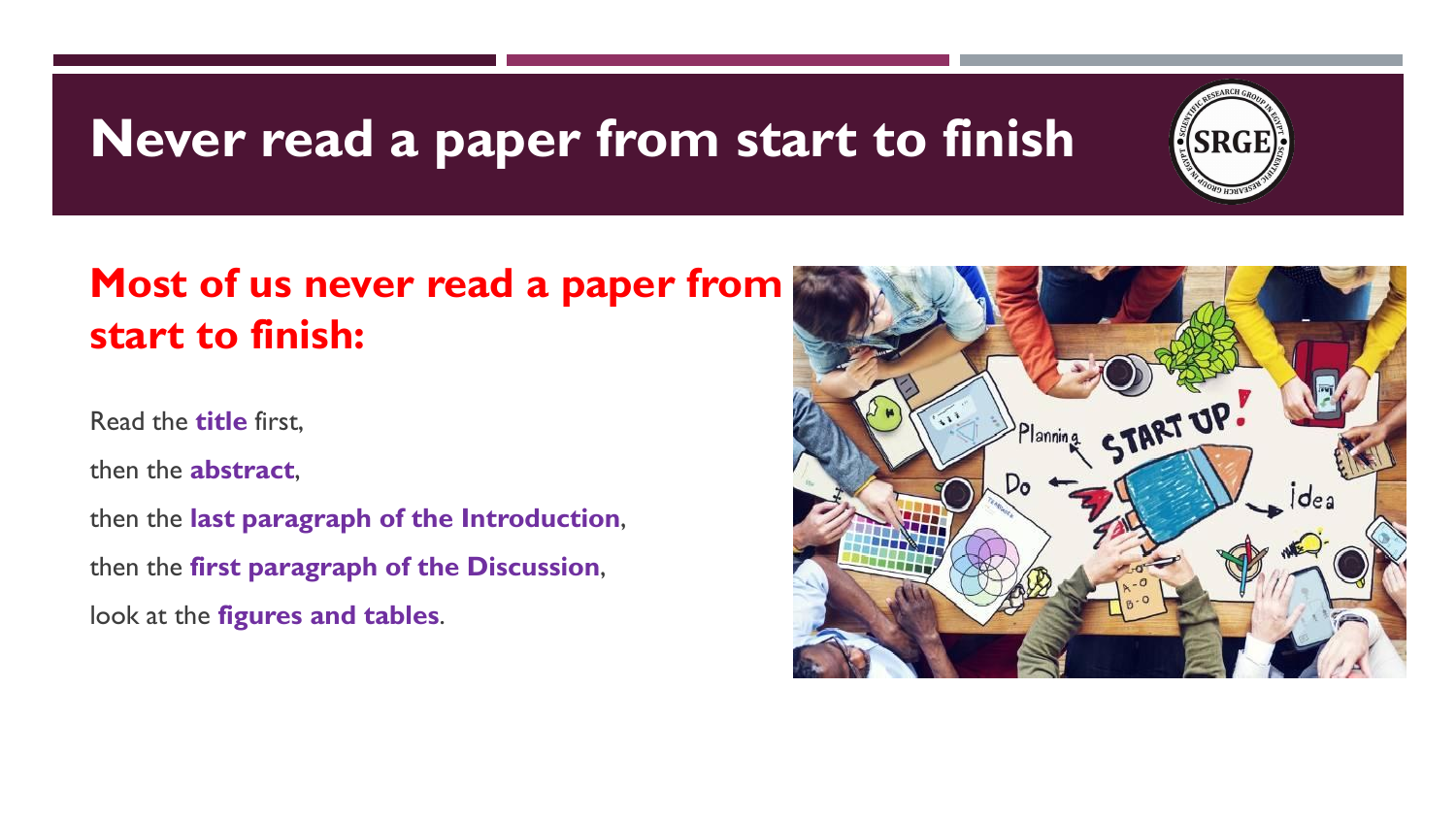#### STRUCTURE AND PURPOSE OF EACH SECTION **WHAT TO CONSIDER AS YOU READ**



| <b>Section</b>           | Purpose                                                                                                                                                                                                                                                                 | <b>Relevance for critical evaluation</b>                                                                                                                                                                                                                                                                                                                                                                                                                                                |
|--------------------------|-------------------------------------------------------------------------------------------------------------------------------------------------------------------------------------------------------------------------------------------------------------------------|-----------------------------------------------------------------------------------------------------------------------------------------------------------------------------------------------------------------------------------------------------------------------------------------------------------------------------------------------------------------------------------------------------------------------------------------------------------------------------------------|
| <b>Title</b>             | Identifies what the paper is about.                                                                                                                                                                                                                                     | Provides information on the paper's relevance to your purposes. If uncertain, see the abstract.                                                                                                                                                                                                                                                                                                                                                                                         |
| <b>Authors</b>           | Identifies who did the work, their affiliation/s and who the contact is for<br>the work.                                                                                                                                                                                | Who the individuals are may not be particularly important. Knowing if the paper has been peer- reviewed<br>and if there is any potential conflict of interest with the authors who did the research (for example,<br>sources of funding from those with a vested interest in the results)).                                                                                                                                                                                             |
| <b>Abstract</b>          | Summarises the paper, particularly the key findings and often the<br>methodology.                                                                                                                                                                                       | Allows you to determine relevance and identify key findings. Note: you should read the full paper to<br>critically evaluate the work.                                                                                                                                                                                                                                                                                                                                                   |
| <b>Introduction</b>      | Sets the framework for the paper, identifying gaps in previous research,<br>justifies why the current research is important and outlines aims, research<br>questions and / or hypotheses.                                                                               | Contributes to the credibility of the paper in terms of providing a sound background and justification for<br>the research.                                                                                                                                                                                                                                                                                                                                                             |
| Method/<br><b>Design</b> | Outlines the design of the study and method used in the experiment.<br>Usually includes information on the population (subjects/cohort) studied.                                                                                                                        | Highly important. You need to critically evaluate the methods to identify if the experiment is well<br>conducted to control for things (biases) that might influence the results of the study that are not the<br>things in the experiment being tested. Well-designed studies that have minimal sources of bias and use<br>tools to measure outcomes that are reliable and valid, allow you to believe the findings are due to the<br>experiment itself, rather than other influences. |
| <b>Results</b>           | Report what the research has found. Results may be quantitative (data<br>expressed numerical) or qualitative (descriptive observations) depending<br>on the study design and type of data collected.                                                                    | Highly important. Look at the results to determine the answer to the study's research questions (Do the<br>results support or go against the hypothesis? Are the results inconclusive?) The results provide you with<br>the findings of the research rather than the authors' interpretation of these findings.                                                                                                                                                                         |
| <b>Discussion</b>        | Provides the authors' interpretation of the results in the context of the<br>research question and other research in the field. Relevance of the results<br>suggested in a practical or 'real world' context. Reports on limitations and<br>areas for further research. | Helps you to understand the results and the 'real world' applications of these findings. As you become<br>more experienced and skilled in studying science, ideally, you should try to draw your own conclusions<br>from the data in the results section. As the authors critique their own work here, this can help inform<br>your critical evaluation of the paper.                                                                                                                   |
| <b>Conclusion</b>        | Often included in the discussion section, but may be separate. Provides a<br>take home message based on the aims and findings.                                                                                                                                          | Ideally, the reader should try to draw their own conclusions from the results section. However, as<br>beginning scientists this section can be very helpful for relevance.                                                                                                                                                                                                                                                                                                              |
| <b>References</b>        | Lists other sources cited in the paper (these are mainly cited in the<br>introduction and discussion).                                                                                                                                                                  | Evaluate to determine if the relevance and currency of the literature. This can also be a helpful source for<br>finding other relevant literature in the area.                                                                                                                                                                                                                                                                                                                          |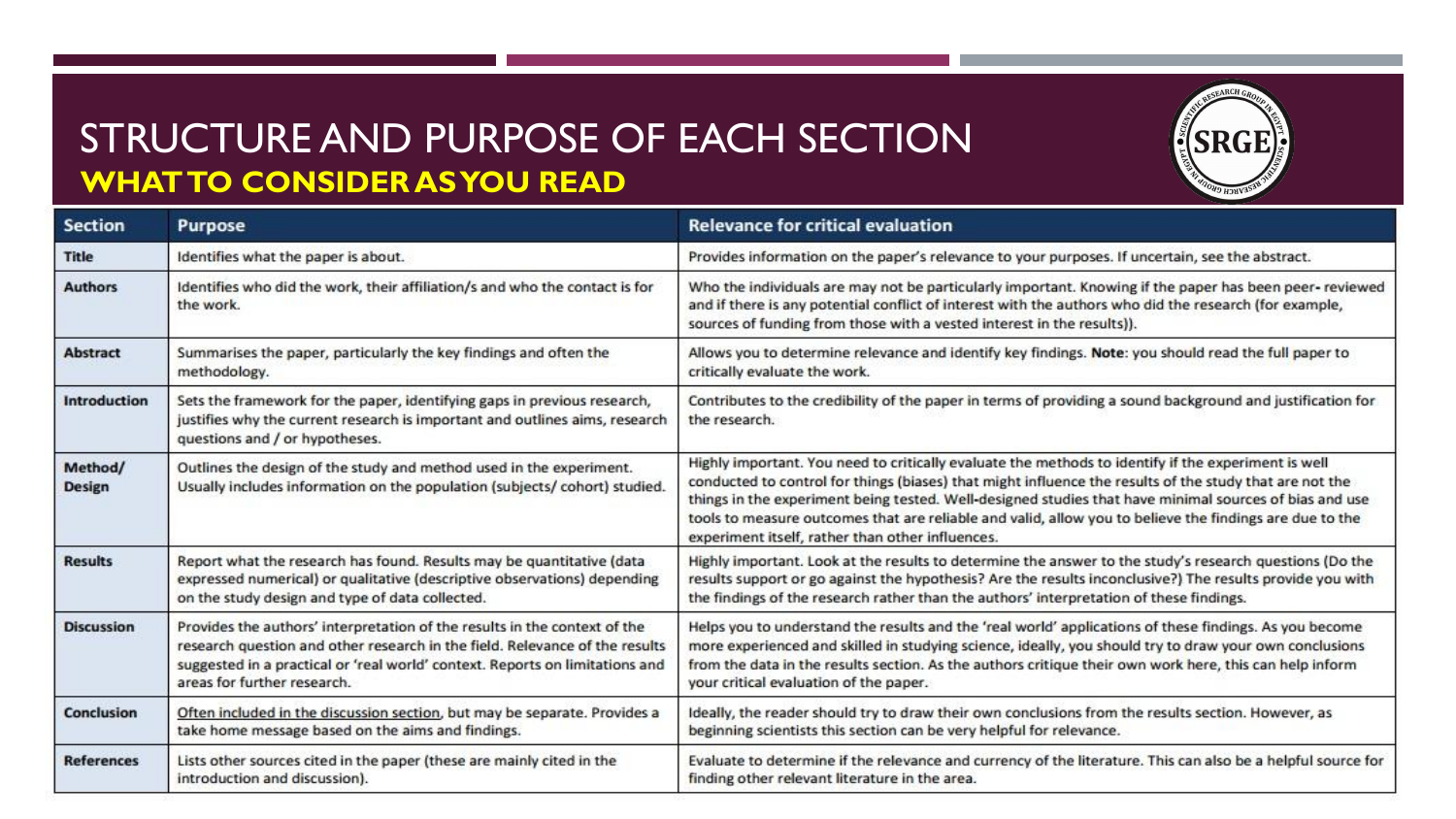# **HOW TO GO ABOUT IT**



Now that you have an understanding of how scientific papers are structured and the content and relevance of each section, the following is to help to identify an approach to reading a scientific paper.

- Screen the title to see if the paper is relevant for your purpose. If uncertain check the abstract for more detail to determine if the paper is relevant.
- Once you have determined the paper is likely to be relevant, read the abstract in detail to get an idea of the key findings and how the research was approached.

Apply your knowledge on the structure and relevance of each section to interpret and evaluate the paper :

- Read through the introduction to get an understanding of what is known in the area and the reason or purpose of the research (or paper). Ask yourself if the purpose is clear and justified from the background information provided in the introduction?
- Read the methods section in detail to understand and critically evaluate the design of the study. Ask yourself: is the study well designed?; have the researchers tried to eliminate things that may influence the results other than the variables of interest (i.e. minimised sources of bias)?; are the results likely to be reliable and can they be reproduced?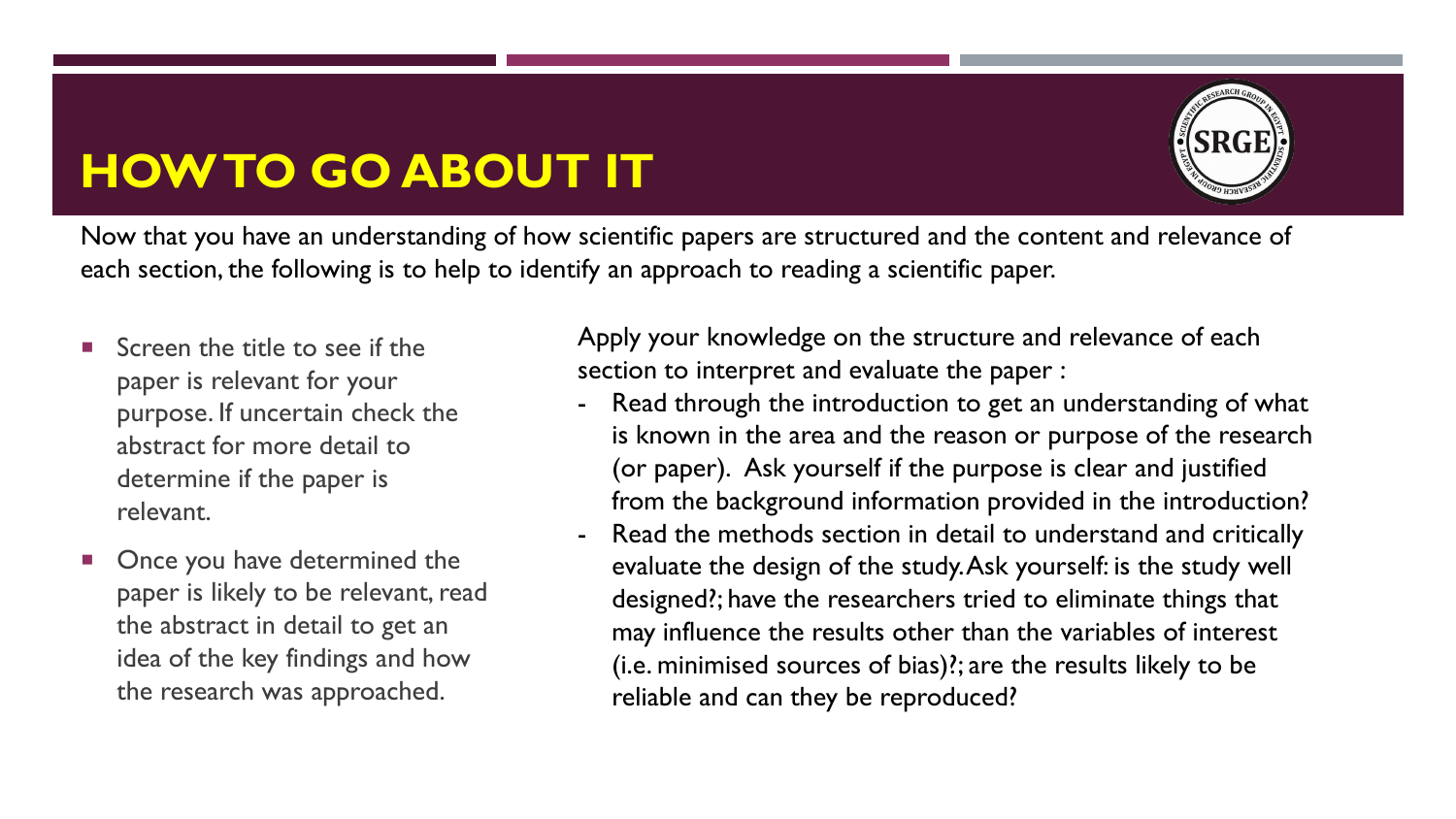

# **HOW TO GO ABOUT IT (CONT.)**

Now that you have an understanding of how scientific papers are structured and the content and relevance of each section, the following is to help to identify an approach to reading a scientific paper.

Apply your knowledge on the structure and relevance of each section to interpret and evaluate the paper :

- Read the results section in detail, including the figures and tables, to interpret what the results indicate in terms of answering the research questions/ aims proposed in the introduction. Draw conclusion from these results. (As beginners in studying the sciences, the discussion/ conclusion sections will be helpful to interpret the results of the paper).
- Read the discussion with purpose to get an understanding of the authors' interpretation of their results in the context of other scientific literature. There may also be information about limitations of the researchers' work and directions for further research. A conclusion should be provided in terms of an interpretation of the key findings in the context of the research aims/ question (this may be in a separate section labelled 'conclusion').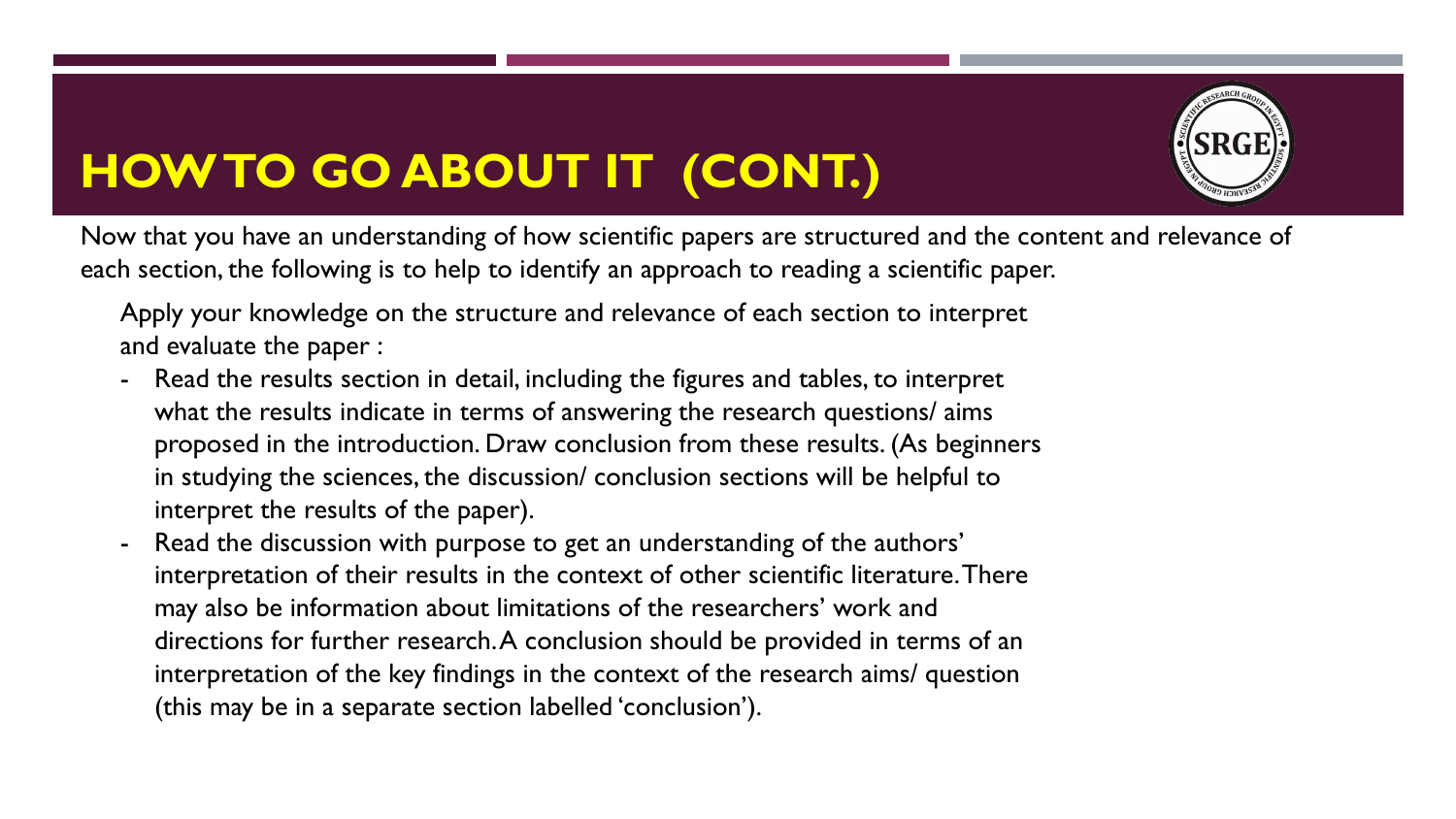# **SRGE**

#### LINKS TO GLOSSARIES OF RESEARCH TERMINOLOGY



**Number 19 Ferror Stendific Scientific papers you will often come across research terminology that you** are not familiar with. It is a good idea to look these up so you can understand what you are reading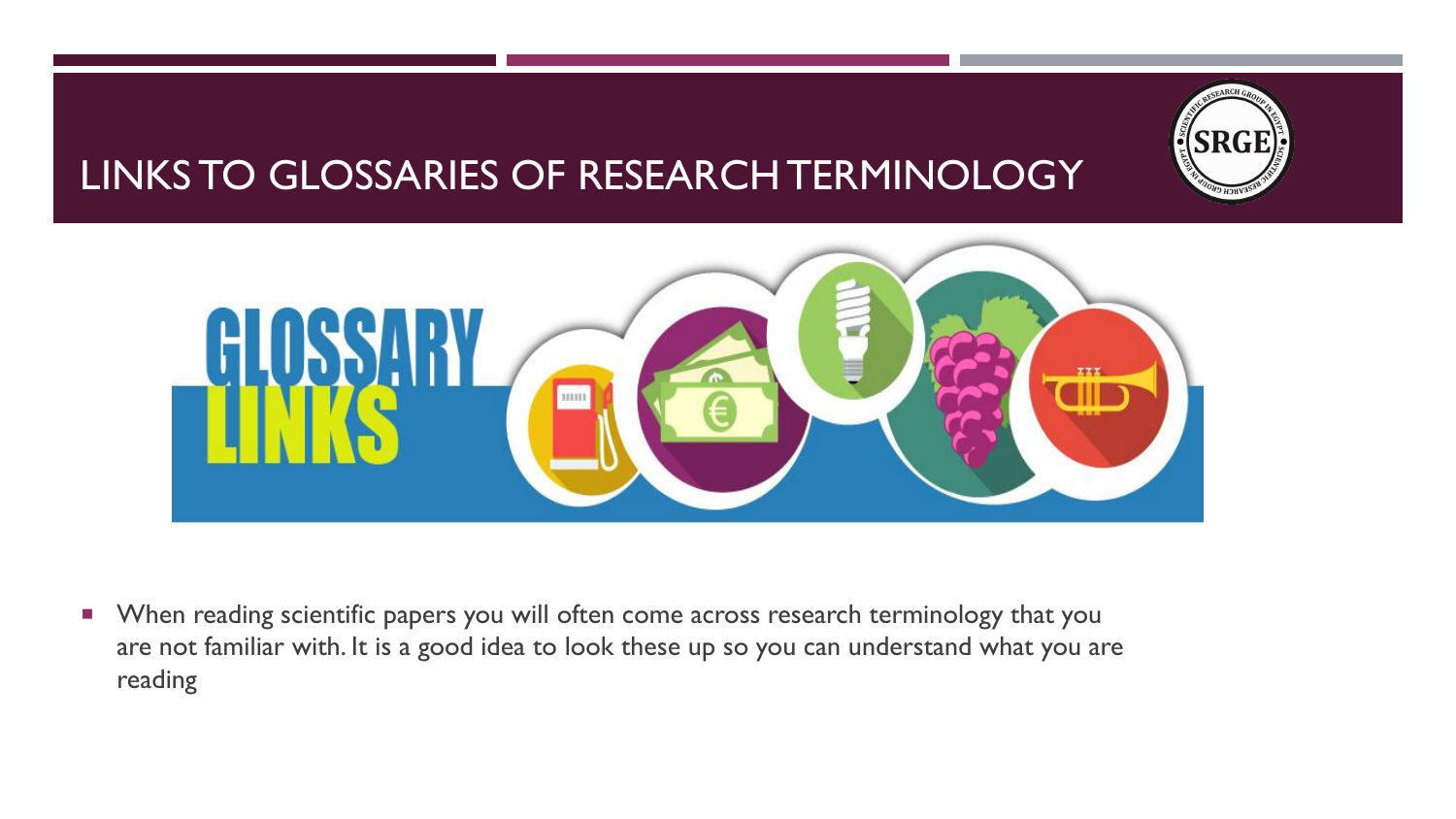#### **What to write first?**

Although, in published form, the Title comes first and the Abstract second, they are nearly always the last to be written, or at least the last items to be finalized.

The body of the paper is tackled first.